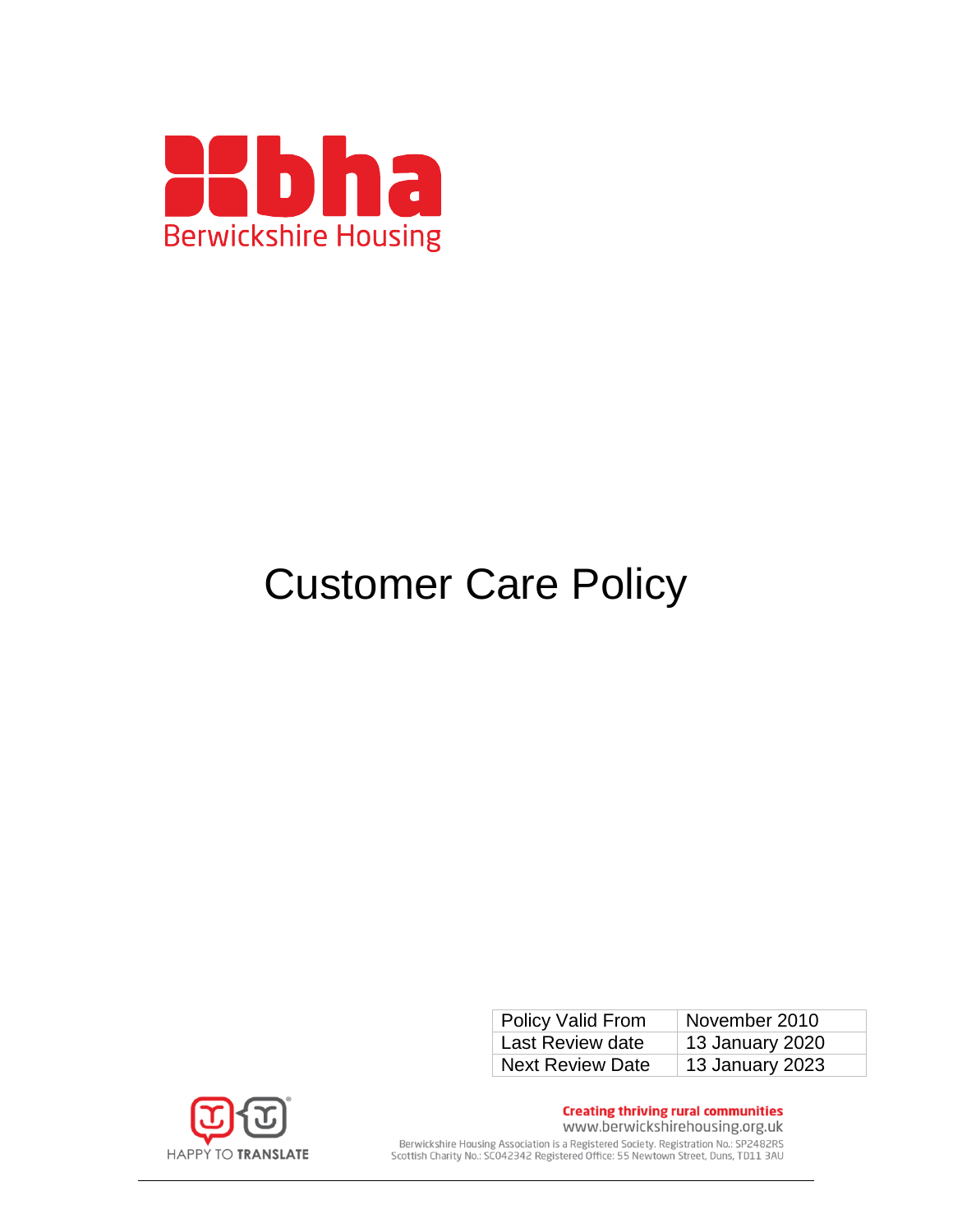#### **Our Aim:**

**We are committed to great customer service and exceeding your expectations in everything we do. Our commitments tell you how we will do this and what you can expect from us.**

**All employees, key partners and contractors should subscribe to the values of the organisation and strive to exceed the commitments and standards this policy expects of them.**

#### **All staff will:**

- Be honest, helpful, polite and respectful
- Provide their name and status and if visiting a customer in their home have their identification card on their person at all times
- Be attentive to customers' needs, listening to their problems and communicating outcomes effectively
- Act sensitively, sympathetically and appropriately at all times
- Treat information in confidence and in accordance with the Data Protection compliance
- Be proactive with information and advice, providing information that is clear, concise and relevant to the enquiry
- Be prompt for meetings, assessments or interviews.

## **All Our Offices will:**

- Be clean and tidy at all times
- Be free from health and safety risks
- Provide privacy for personal and private discussions
- Have clear and legible signs with opening hours on display
- Display relevant information on the Repairs Line and out of hours services
- Have up to date and relevant information readily available for customers
- Provide adequate information and advice to signpost customers to other relevant services
- Be accessible to persons with disabilities as far as reasonably attainable
- Provide induction loops and language line translation services

## **Telephone Calls:**

- We will answer the phone promptly, politely and efficiently
- Standard greeting will be given to all callers, and staff will identify themselves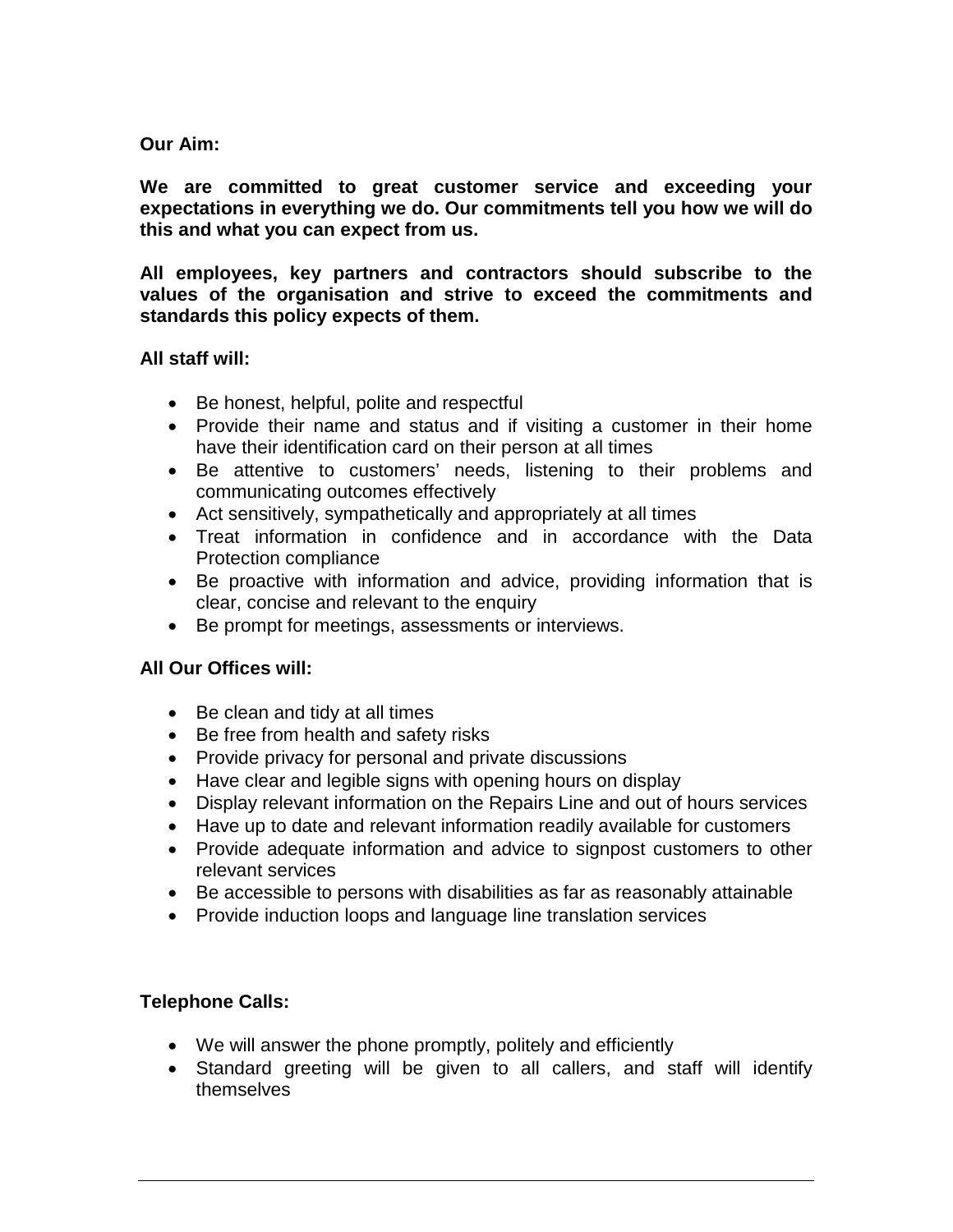- Answer machine will be in service after office hours stating office opening hours and providing emergency call out numbers where appropriate
- Voice mail will be activated for internal calls when staff are not at their desk; however this should only be used when appropriate.
- Always take ownership of a call from a customer. If the person cannot answer the query then they must ensure it is passed to relevant person and details must be logged on the CRM system and that the customer is called back.
- Calls will be returned within same working day whenever possible, at latest next working day. Customers leaving a request should be advised of this.

## **Letters /E-Mails / Social Media Communications will be:**

- Letters will be logged/date stamped and entered into received correspondence log sheet on day of receipt
- All communications will be replied to within five working days or, if delayed, informed why and updated on progress.
- Replied to in as 'Plain English' as possible
- When required, information should be made available in large print, alternative language or in audio tape. Notes of such requests should be entered into the tenancy details to ensure any future correspondence is provided in the required manner.

#### **Emergencies**

- Dedicated 24 hour telephone line and support service provided by Hanover Housing Association.
- Housing & Technical Officers contactable if necessary with section Managers and Management Team being contactable in extreme circumstances or for authorisation

#### **During home visits staff will:**

- Be as prompt as possible contacting customer if they are running late
- Respect customers dwellings
- Take accurate records of meeting for the file and get signed agreement from tenants when required ensuring details of the visit are logged on CRM on return to the office
- Leave a calling card should customer not be home at time of visit with clear contact details
- Ensure there are no interruptions as far as possible
- Present identification on every visit.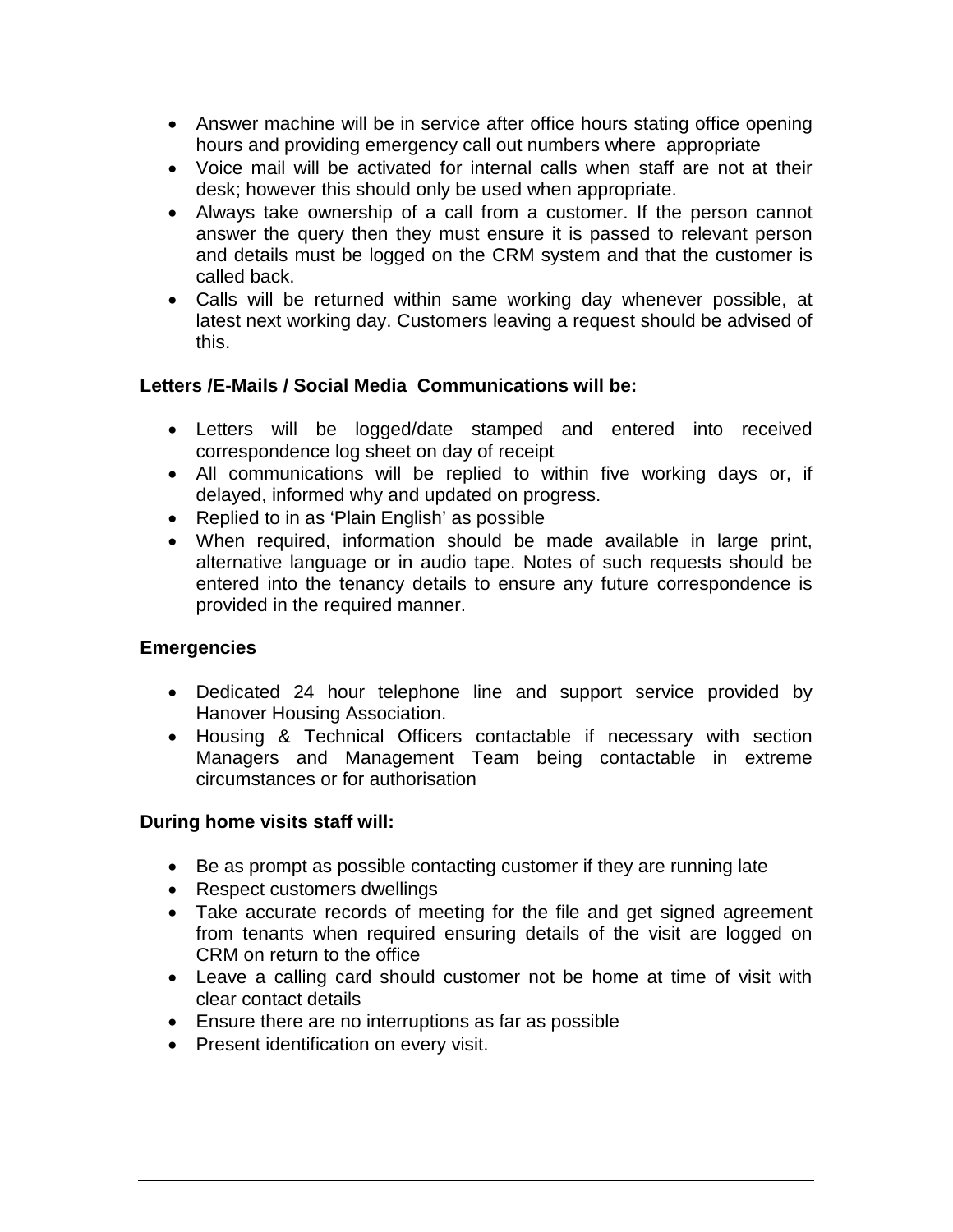## **Our Contractors will:**

- Be honest, helpful, polite and respectful
- Provide their BHA ID Card if attending a repair in a customer's home. They should have their identification card on their person at all times.
- Be attentive to customers' needs, listening to their problems and communicating any information to the Repairs Team.
- Act sensitively, sympathetically and appropriately at all times.
- Treat information in confidence and in accordance with the Data Protection compliance.
- Ensure when any work is undertaken that all areas are left clean and tidy.

## **Complaints will be welcomed and:**

- Recorded on our systems, with full explanatory notes of the nature of the complaint.
- Will be dealt with immediately, we will endeavour to rectify complaint there and then.
- We will inform you of full procedure should a solution not be achieved and assist you in this process.
- We will formally acknowledge the complaint.
- We will carry out a full investigation.
- We will inform you of the outcome and decision granting compensation if necessary together with details of avenues of appeal.

#### **Expectations of Customers:**

- BHA will expect all customers to show respect and consideration to our staff and will not tolerate consistent rudeness, abusive remarks or violence of any manner.
- Persons showing such behaviour will be contacted in line with the associations 'unacceptable behaviour policy' and could face restrictions on access to our services.

**It is BHAs mission to ensure that all customers feel delighted with services provided and that we as an organisation provide an excellent service that promotes best value for money and investment in the community. We will continue to review this policy on an annual basis making amendments whenever necessary.**